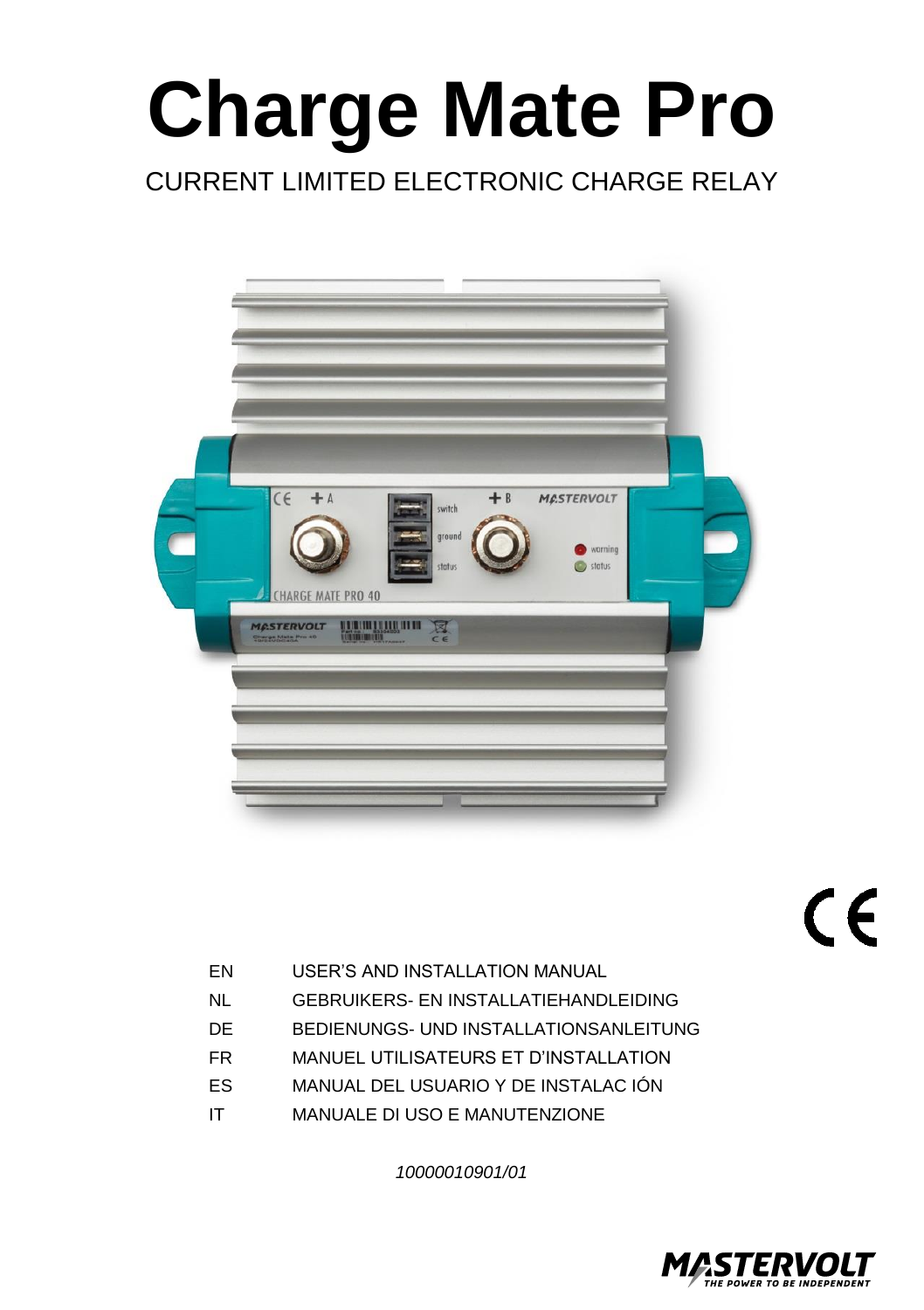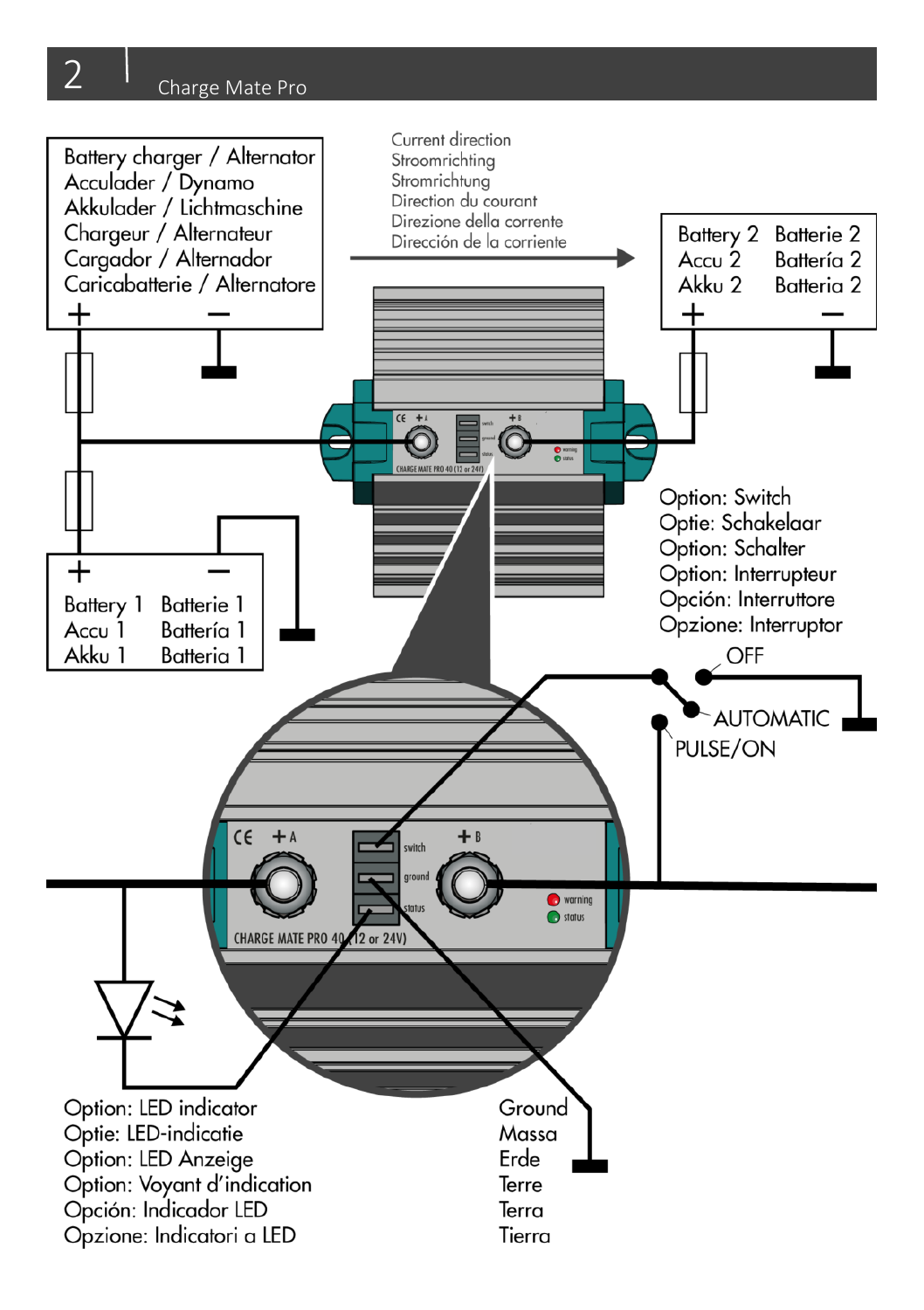| <b>Specifications</b><br>Specificaties/Spezifikationen/Spécifications/Specifiche/Especificaciones                                                                                                                                                                                                                                                                                                                  |                                                                               |                        |
|--------------------------------------------------------------------------------------------------------------------------------------------------------------------------------------------------------------------------------------------------------------------------------------------------------------------------------------------------------------------------------------------------------------------|-------------------------------------------------------------------------------|------------------------|
| Model                                                                                                                                                                                                                                                                                                                                                                                                              |                                                                               | 83304002 / 83309002    |
| Model/Modell/Modèle/Modello/Modelo                                                                                                                                                                                                                                                                                                                                                                                 |                                                                               |                        |
| Weight                                                                                                                                                                                                                                                                                                                                                                                                             |                                                                               | $0.88$ kg              |
| Gewicht/Gewicht/Poids/Peso/Peso                                                                                                                                                                                                                                                                                                                                                                                    |                                                                               | 1.9 <sub>lb</sub>      |
| Dimensions                                                                                                                                                                                                                                                                                                                                                                                                         |                                                                               | 157 x 140 x 80 mm      |
| Afmetingen/Abmessungen/Dimensions/Dimensioni/Dimensiones                                                                                                                                                                                                                                                                                                                                                           |                                                                               | 6.2 x 5.5 x 3.1 in     |
| Input voltage<br>Ingangsspanning/Eingangsspannung/Tension d'entrée/Tensione di ingresso/Tensión de entrada                                                                                                                                                                                                                                                                                                         |                                                                               | 9-32 Vdc               |
| Operation temperature                                                                                                                                                                                                                                                                                                                                                                                              |                                                                               | -40 to 60 $^{\circ}$ C |
| Werkingstemperatuur/Betriebstemperatur/Température de fonctionnement/Temperatura<br>di esercizio/Temperatura de funcionamiento                                                                                                                                                                                                                                                                                     |                                                                               | -40 to 148 F           |
| Maximum output current<br>Maximale uitgangsstroom/Maximaler Ausgangsstrom/Courant de sortie<br>maximal/Corrente di uscita massima/Corriente de salida máxima                                                                                                                                                                                                                                                       |                                                                               | 40 A / 90 A            |
| Maximum voltage drop<br>Maximale spanningsverlies/Maximaler Spannungsabfall/Chute de tension<br>maximale/Caduta di tensione massima/Caída de tensión máxima                                                                                                                                                                                                                                                        |                                                                               | 0.2V                   |
| Maximum allowed voltage difference                                                                                                                                                                                                                                                                                                                                                                                 |                                                                               | 8 V @ 12 V /           |
| Maximale toegestane spanningsverschil/Maximal zulässige                                                                                                                                                                                                                                                                                                                                                            |                                                                               | 16 V @ 24 V            |
| Spannungsdifferenz/Différence de tension maximale autorisée/Differenza di tensione<br>massima consentita/Diferencia de tensión máxima permitida                                                                                                                                                                                                                                                                    |                                                                               |                        |
| 1 A<br>Maximum current Status output<br>Maximale stroom Status uitgang/Maximaler Strom Statusausgang/Sortie de Status<br>actuel maximum/Uscita Status corrente massima/Salida de Status de corriente máxima                                                                                                                                                                                                        |                                                                               |                        |
| <b>Automatic 12/24V detection</b><br>Automatische detectie 12/24 V /Automatische 12/24 V-Erkennung/Détection automatique 12/24 V /Rilevamento<br>automatico 12/24 V /Detección de 12/24 V automática                                                                                                                                                                                                               |                                                                               |                        |
| Switch on voltage                                                                                                                                                                                                                                                                                                                                                                                                  |                                                                               | >13,5 V @12 V /        |
| Spanning inschakelen/Einschaltspannung/Tension au démarrage/Tensione di<br>accensione/Tensión de activación                                                                                                                                                                                                                                                                                                        |                                                                               | >27 V @ 24 V           |
| Switch on delay time                                                                                                                                                                                                                                                                                                                                                                                               |                                                                               | 5 s                    |
| Vertragingstijd inschakelen/Einschaltverzögerungszeit/Temporisation au<br>démarrage/Ritardo di accensione/Temporización de activación                                                                                                                                                                                                                                                                              |                                                                               |                        |
| Switch off voltage                                                                                                                                                                                                                                                                                                                                                                                                 |                                                                               | $<$ 12.75 V @ 12 V /   |
| Spanning uitschakelen/Ausschaltspannung/Tension de coupure/Tensione di<br>spegnimento/Tensión de desactivación                                                                                                                                                                                                                                                                                                     |                                                                               | <25.50 V @ 24V         |
| Switch off delay time                                                                                                                                                                                                                                                                                                                                                                                              |                                                                               | 2.5 s                  |
| Vertragingstijd uitschakelen/Ausschaltverzögerungszeit/Temporisation à l'arrêt/Ritardo<br>di spegnimento/Temporización de desactivación                                                                                                                                                                                                                                                                            |                                                                               |                        |
| Recommended wire sizes for wire length up to 3 meters (DIN 47750)<br>Aanbevolen kabeldoorsnedes voor kabellengte tot 3 meter/Empfohlene Kabelgrößen für Kabellängen bis zu 3 m/Sections<br>de câbles recommandées pour une longueur de câble allant jusqu'à 3 mètres/Dimensioni dei cavi raccomandate per<br>lunghezze fino a 3 metri/ Tamaños de cables recomendados para una longitud de cable de hasta 3 metros |                                                                               |                        |
| <b>DC Current</b>                                                                                                                                                                                                                                                                                                                                                                                                  | Wire size                                                                     |                        |
| Gelijkstroom/DC-Strom/Courant continu/Corrente<br><b>CC/Corriente CC</b>                                                                                                                                                                                                                                                                                                                                           | Kabeldoorsnee/Kabelgröße/Section de câble/<br>Dimensioni cavo/Tamaño de cable |                        |
| 25 – 75 Amp                                                                                                                                                                                                                                                                                                                                                                                                        | 16 mm <sup>2</sup> (AWG 4)                                                    |                        |
| 75 – 100 Amp                                                                                                                                                                                                                                                                                                                                                                                                       | 25 mm <sup>2</sup> (AWG 3)                                                    |                        |
| $100 - 140$ Amp<br>35 mm <sup>2</sup> (AWG 1-2)                                                                                                                                                                                                                                                                                                                                                                    |                                                                               |                        |

140 – 200 Amp 50 mm² (AWG 0)

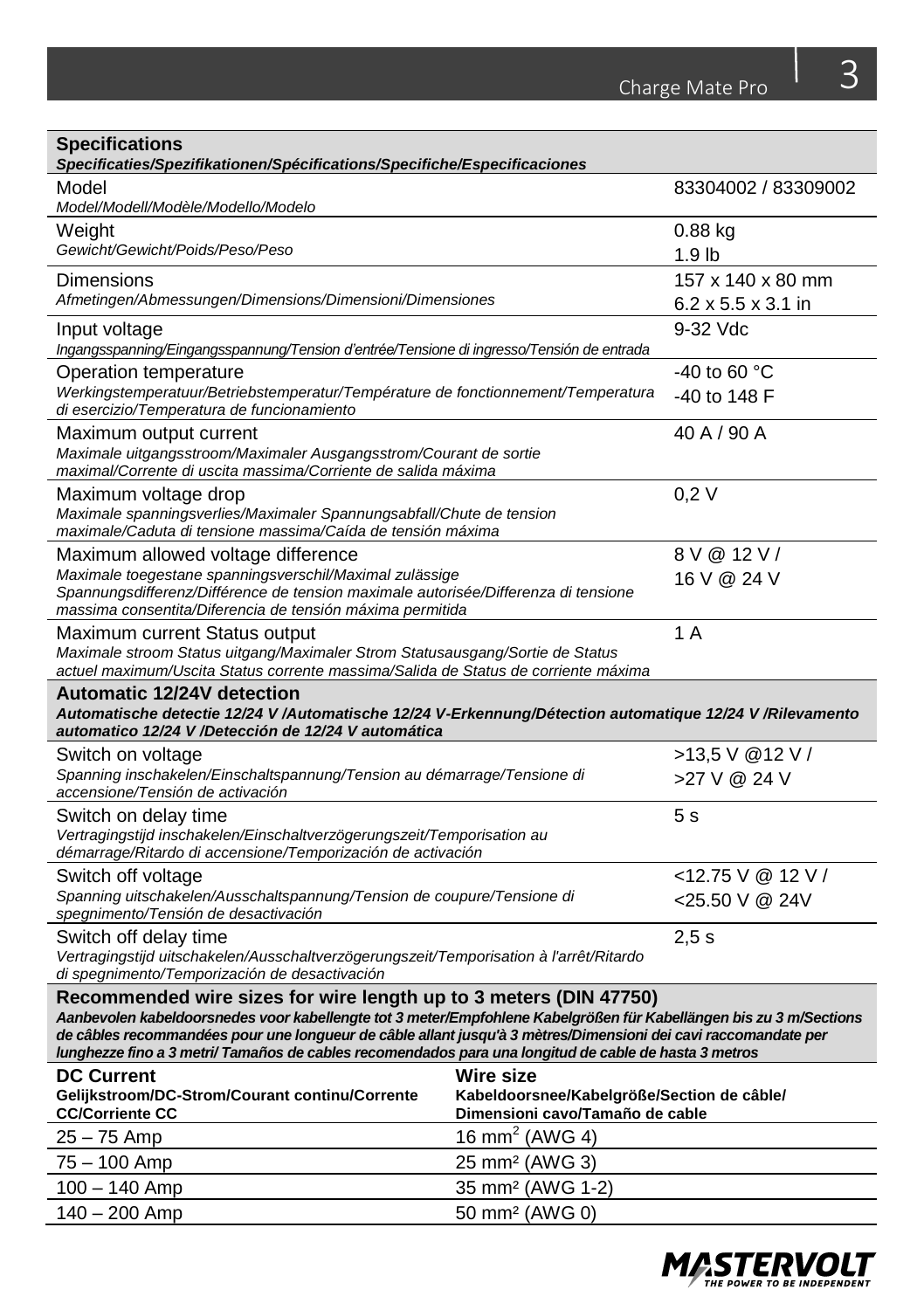The Mastervolt Charge Mate Pro is a current limited electronic charge relay for the distribution of charge current between two battery banks. The battery banks are connected when the voltage rises above a pre-set value for at least 5 seconds. When the voltage drops the battery banks are isolated again. With an optional remote control switch the Charge Mate Pro can be used as a switch for emergency starts of the motor. This will overrule the automatic function and disables the current limit.



Only use battery banks with the same type of charge characteristics.

The Charge Mate Pro can only be applied in 12 Vdc or 24 Vdc installations with a common negative.

#### **Safety regulations and measures**

Install the Charge Mate Pro according to the instructions in this manual.

The Charge Mate Pro must be used in accordance with the specifications

Connections and safety features must be executed according to the locally applicable regulations. Use cables with appropriate size wire and keep the cable connections as short as possible. Use reliable terminals and fasten the bolts tightly, but do not over torque.

Examine your electrical installation on a regular base, at least once a year. Defects such as loose connections, burnt wiring etc. must be corrected immediately.

## **Liability**

Mastervolt cannot be held liable for:

Consequential damage resulting from the use of the Charge Mate Pro. Possible errors in the included manual and the consequences of these. Use that is inconsistent with the purpose of the product.

## **Warranty**

Mastervolt assures the product warranty of the Charge Mate Pro during two years after purchase, on the condition that the product is installed and used according to the instructions in this manual. Installation or use not according to these instructions may result in under performance, damage or failure of the product and may void this warranty. The warranty is limited to the cost of repair and/or replacement of the product. Costs for labour or shipping are not covered by this warranty.

## **Correct disposal of this product** (Waste Electrical & Electronic Equipment)



This product is designed and manufactured with high quality materials and components, which can be recycled and reused. When this crossed-out wheeled bin symbol is attached to a product, it means the product is covered by the European Directive 2012/19/EU.

Please be informed about the local separate collection system for electrical and electronic products.

Please act according to your local rules and do not dispose of your old products with your normal household waste. The correct disposal of your old product will help prevent potential negative consequences to the environment and human health.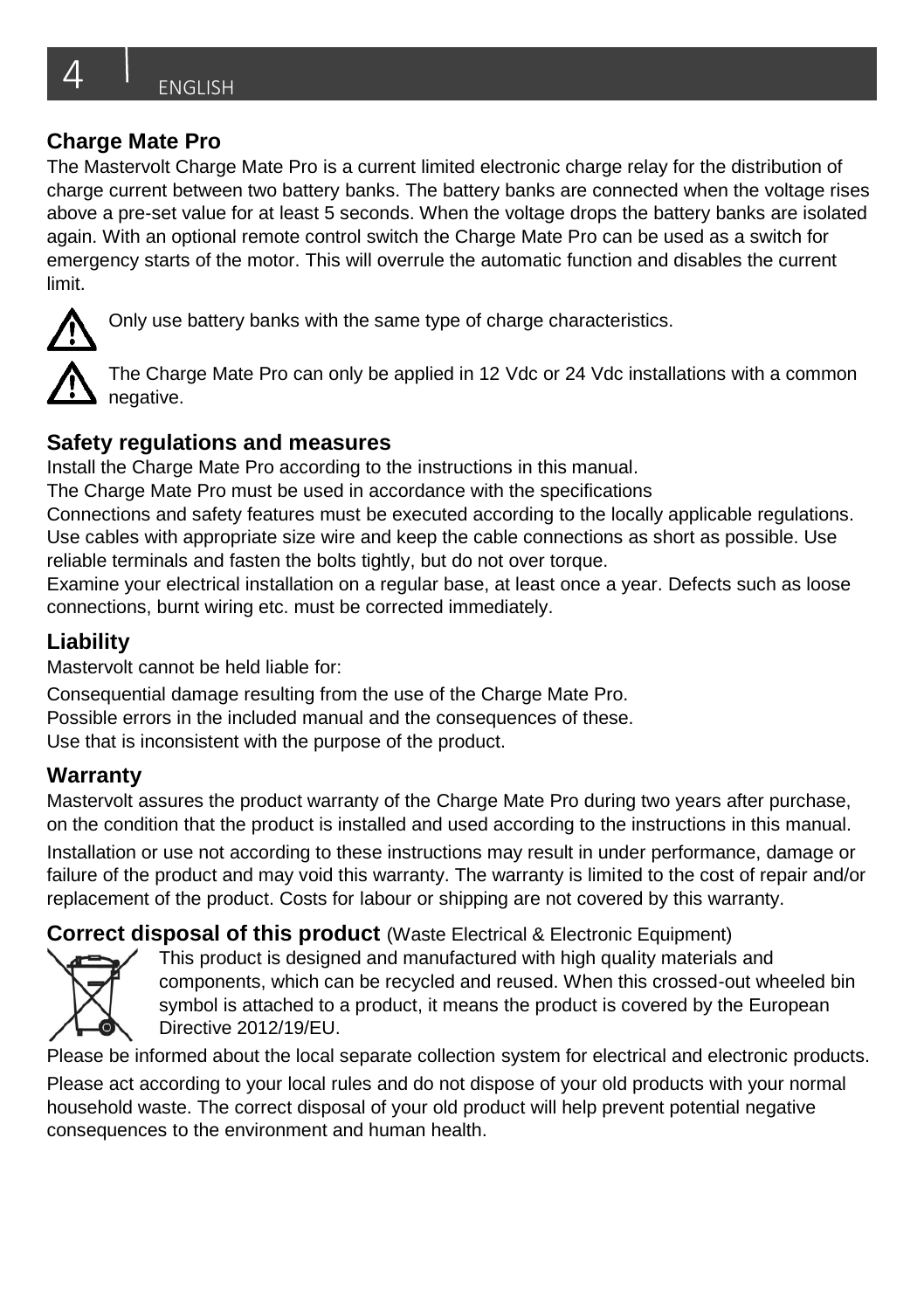#### **Installation**

Be sure that the output of the supplying source is switched off during installation. Also be sure that no consumers are connected to the batteries during installation, to prevent hazardous situations.

Install the Charge Mate Pro not only as close as possible to the supplying source, but to the batteries as well. The Charge Mate Pro must be installed in a well-ventilated environment, as high currents will heat up the Charge Mate Pro. Preferably, the Charge Mate Pro should be mounted on a flat metal surface, with the fins vertical.

Check the installation drawing for correct connection.

Use the template from the packaging to determine the exact location and screw holes for mounting of the device.

Install the Charge Mate Pro in the positive lead between the battery banks.

Connect the negative of the battery banks to the Charge Mate Pro

Optionally you can install a remote status light to the Status output and A+.



Do not install the Charge Mate Pro directly above the batteries because of possible corrosive sulphur fumes.

#### **Remote switch (optional)**

Optionally you can install a single pole ON-OFF-ON switch for remote operation of the Charge Mate Pro, see installation drawing on page 2.

| <b>Remote switch functions</b> |                                                                                                                                   |  |
|--------------------------------|-----------------------------------------------------------------------------------------------------------------------------------|--|
| ON                             | Switches input to 12/24 V.<br>The battery banks are connected in parallel and bi-directional without current limit.               |  |
| <b>PULSE</b>                   | Switches input to 12/24 V for a short time.<br>Emergency start (battery banks are connected for 30 seconds without current limit) |  |
| <b>OFF</b>                     | Switches input to Ground. The Charge Mate Pro is switched off.                                                                    |  |
| <b>AUTOMATIC</b>               | Let the Switch input floating (or no switch connected).<br>Default automatic mode with 40A / 90A fixed current limit.             |  |

#### **LED indicators**

The green status led is continuous lit when there is an electrical connection between A+ and B+. The red warning led is lit when there is no electrical connection between A+ and B+.

| <b>Warning LED</b> |                                                                                                                                                                                                                                  |
|--------------------|----------------------------------------------------------------------------------------------------------------------------------------------------------------------------------------------------------------------------------|
| 《<br>1 blink       | Overvoltage<br>The voltage on A+ and/or B+ has been above 15,5/31 V for more than 1 s. The warning<br>disappears when voltage drops below 15/30 V for more than 10 s.                                                            |
| 激激<br>2 blinks     | High voltage differential<br>A voltage differential between A+ and B+ has been detected of more than 8/16 V for more than 2,5<br>s. The warning disappears when the voltage differential drops below 8/16 V for more than 2.5 s. |
| ☀ ☀ ☀<br>3 blinks  | Temperature too high (75 °C / 167 °F)<br>This warning disappears when the temperature drops below 65 °C/ 149 °F.                                                                                                                 |
| ☀☀☀<br>4 blinks    | <b>Reverse current</b><br>Reverse current detected from B+ to A+ for more than 2s. Disappears after 20 s.                                                                                                                        |

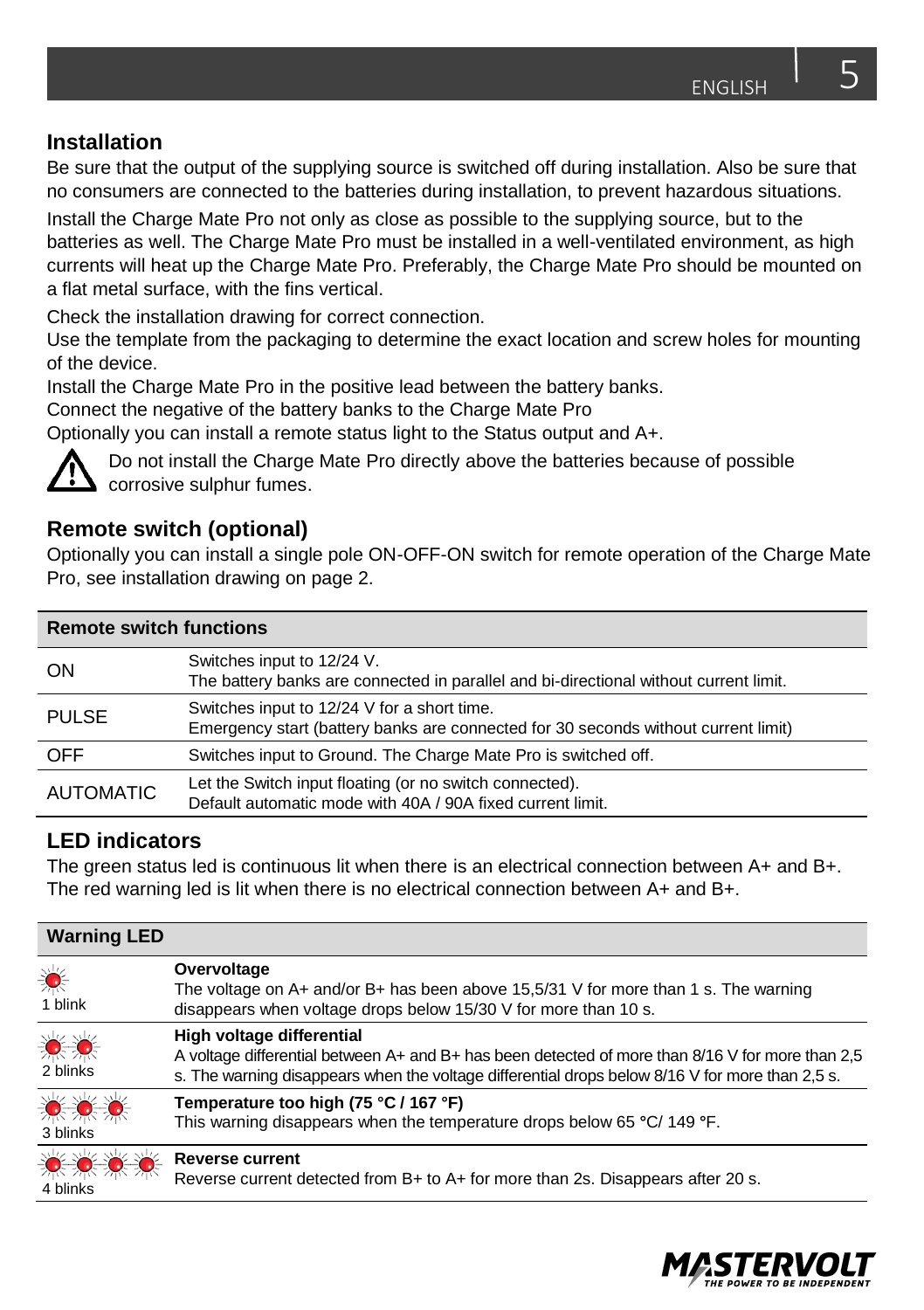De Mastervolt Charge Mate Pro is een stroombegrensde elektronische relais voor de verdeling van laadstroom tussen twee accubanken. De accubanken worden verbonden wanneer de spanning boven een vooraf ingestelde waarde komt gedurende minimaal 5 seconden. Wanneer de spanning daalt worden de accubanken weer losgekoppeld. Dankzij de optionele afstandsbediening kan de Charge Mate Pro worden gebruikt als schakelaar om de motor te starten in geval van nood. Dit overstemt de automatische functie en schakelt de stroombegrenzing uit.



Gebruik alleen accubanken met hetzelfde type laadkenmerken.

De Charge Mate Pro mag alleen worden gebruikt in installaties met 12 Vdc of 24 Vdc met een gemeenschappelijke negatieve verbinding.

## **Veiligheidsvoorschriften en –maatregelen**

- Installeer de Charge Mate Pro volgens de richtlijnen in de handleiding.
- De Charge Mate Pro moet worden gebruikt conform de specificaties.
- Aansluitingen en beveiligingen moeten in overeenstemming met de plaatselijk geldende voorschriften worden uitgevoerd.
- Gebruik kabels met voldoende draaddoorsnee en houd alle kabelverbindingen zo kort mogelijk. Gebruik betrouwbare terminals en draai de moeren goed aan, zonder te veel torsie uit te oefenen.
- Controleer uw elektrische installatie op regelmatige basis, tenminste eenmaal per jaar. Gebreken zoals losse verbindingen, verbrande bedrading enz. moeten direct worden verholpen.

## **Aansprakelijkheid**

Mastervolt kan niet aansprakelijk worden gesteld voor:

Schade ontstaan door het gebruik van de Charge Mate Pro.

Eventuele fouten in bijbehorende handleiding en de gevolgen daarvan.

Ander gebruik geldend als niet conform de bestemming van het product.

## **Garantie**

Mastervolt geeft een productgarantie op de Charge Mate Pro gedurende twee jaar na aankoop, op voorwaarde dat het product wordt geïnstalleerd en gebruikt conform de instructies in deze handleiding.

Installatie of gebruik niet conform deze instructies kan leiden tot verminderde prestaties, schade of falen van het product en kan de garantie ongeldig maken. De garantie is beperkt tot de kosten van de reparatie en/of vervanging van het product. Kosten voor arbeid en transport vallen niet onder deze garantie.

**Correcte verwijdering van dit product** (afgedankte elektrische en elektronische apparatuur) Dit product is ontworpen en geproduceerd met materialen en onderdelen van hoge kwaliteit die kunnen worden gerecycled en hergebruikt. Wanneer dit symbool met een



doorkruiste afvalcontainer op een product is bevestigd, betekent dit dat het onder de bepalingen van de Europese richtlijn 2012/19/EU valt.

Vraag informatie over de plaatselijke speciale inzamelpunten voor elektrische en elektronische producten.

Volg de lokale voorschriften op en gooi uw oude producten niet weg bij het normale huishoudelijke afval. Het correct verwijderen van uw product helpt potentiële negatieve gevolgen voor het milieu en de volksgezondheid vermijden.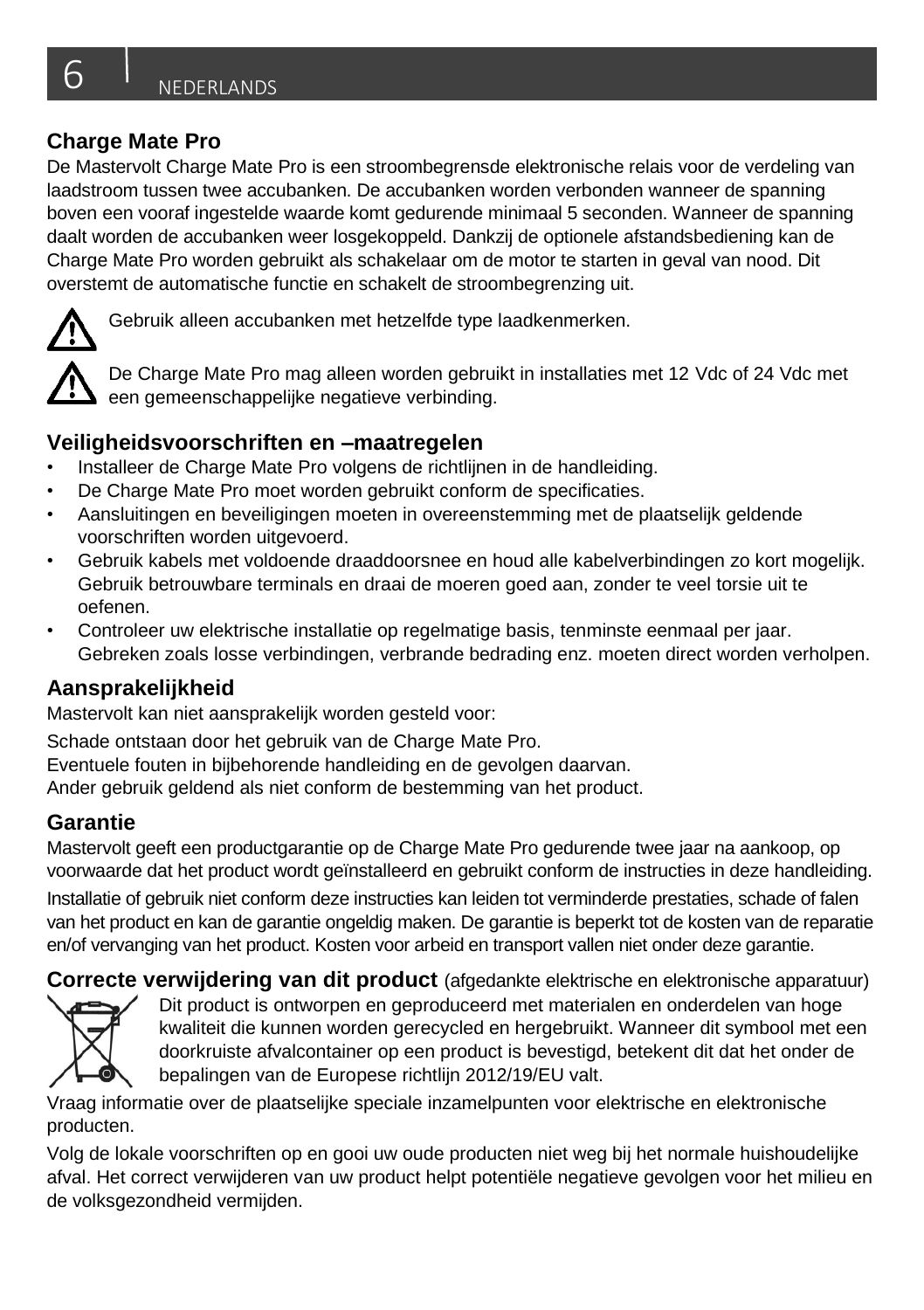#### **Installatie**

Overtuig uzelf ervan dat de uitgang van de voedingsbron spanningsloos is gedurende de installatie. Zorg er tevens voor dat er geen gebruikers zijn aangesloten op de accugroepen ter voorkoming van onveilige situaties.

Monteer de Charge Mate Pro zo dicht mogelijk bij zowel de voedingsbron als bij de accugroepen. De Charge Mate Pro kan warm worden als gevolg van grote stromen. Installeer de Charge Mate Pro daarom op een goed geventileerde plaats, bij voorkeur op een vlakke metalen ondergrond, met de koelribben verticaal geplaatst.

Controleer het installatieschema voor een correcte verbinding.

Gebruik het sjabloon uit de verpakking om de exacte locatie en schroefgaten te bepalen voor de montage van het apparaat.

Installeer de Charge Mate Pro in de positieve kabel tussen de accubanken.

Verbind de negatieve kabel van de accubanken met de Charge Mate Pro.

Desgewenst kunt u een statuslampje installeren op de Status uitgang en A+.



Installeer de Charge Mate Pro niet direct boven de accu's i.v.m. mogelijke corrosieve zwaveldampen.

## **Afstandsbediening (optioneel)**

Optioneel kunt u een eenpolige AAN-UIT-AAN-schakelaar installeren voor bediening op afstand van de Charge Mate Pro, zie installatieschema op pagina 2.

| <b>Functies afstandsbediening</b> |                                                                                                                                       |  |
|-----------------------------------|---------------------------------------------------------------------------------------------------------------------------------------|--|
| ON                                | Schakelt ingang naar 12/24 V.<br>De accubanken zijn parallel en bi-directioneel verbonden zonder stroombeperking.                     |  |
| <b>PULSE</b>                      | Schakelt ingang naar 12/24 V voor korte duur.<br>Noodstart (accubanken zijn voor 30 seconden verbonden zonder stroombeperking)        |  |
| <b>OFF</b>                        | Schakelt de ingang naar Ground. De Charge Mate Pro is uitgeschakeld.                                                                  |  |
| <b>AUTOMATIC</b>                  | Houdt de schakelingang zwevende (of geen schakelaar verbonden).<br>Standaard automatische modus met 40A / 90A vaste stroombegrenzing. |  |

## **LED-lampjes**

Het groene statuslampje blijft voortdurend branden als er een elektrische verbinding is tussen A+ en B+. Het rode waarschuwingslampje licht op als er geen elektrische verbinding is tussen A+ en B+.

| <b>Waarschuwings-LED</b>                          |                                                                                                                                                                                                                                  |  |
|---------------------------------------------------|----------------------------------------------------------------------------------------------------------------------------------------------------------------------------------------------------------------------------------|--|
| 《<br>1 knipperlicht                               | Overspanning<br>De spanning op A+ en/of B+ is hoger dan 15,5/31V voor langer dan 1 sec. De waarschuwing<br>verdwijnt als de spanning daalt onder 15/30V voor langer dan 10 sec.                                                  |  |
| ☀☀<br>2 knipperlichten                            | Differentiële hoogspanning<br>Een spanningsverschil tussen A+ en B+ hoger dan 8/16V werd gedetecteerd voor langer dan 2,5 sec.<br>De waarschuwing verdwijnt als het spanningsverschil daalt onder 8/16V voor langer dan 2,5 sec. |  |
| $\bullet$ $\bullet$<br>3 knipperlichten           | Temperatuur te hoog (75 °C / 167 °F)<br>Deze waarschuwing verdwijnt als de temperatuur daalt onder 65 °C/ 149 °F.                                                                                                                |  |
| $\bullet$ $\bullet$ $\bullet$<br>4 knipperlichten | Tegenstroom<br>Er is tegenstroom gedetecteerd van B+ naar A+ voor langer dan 2 sec. Verdwijnt na 20 sec.                                                                                                                         |  |

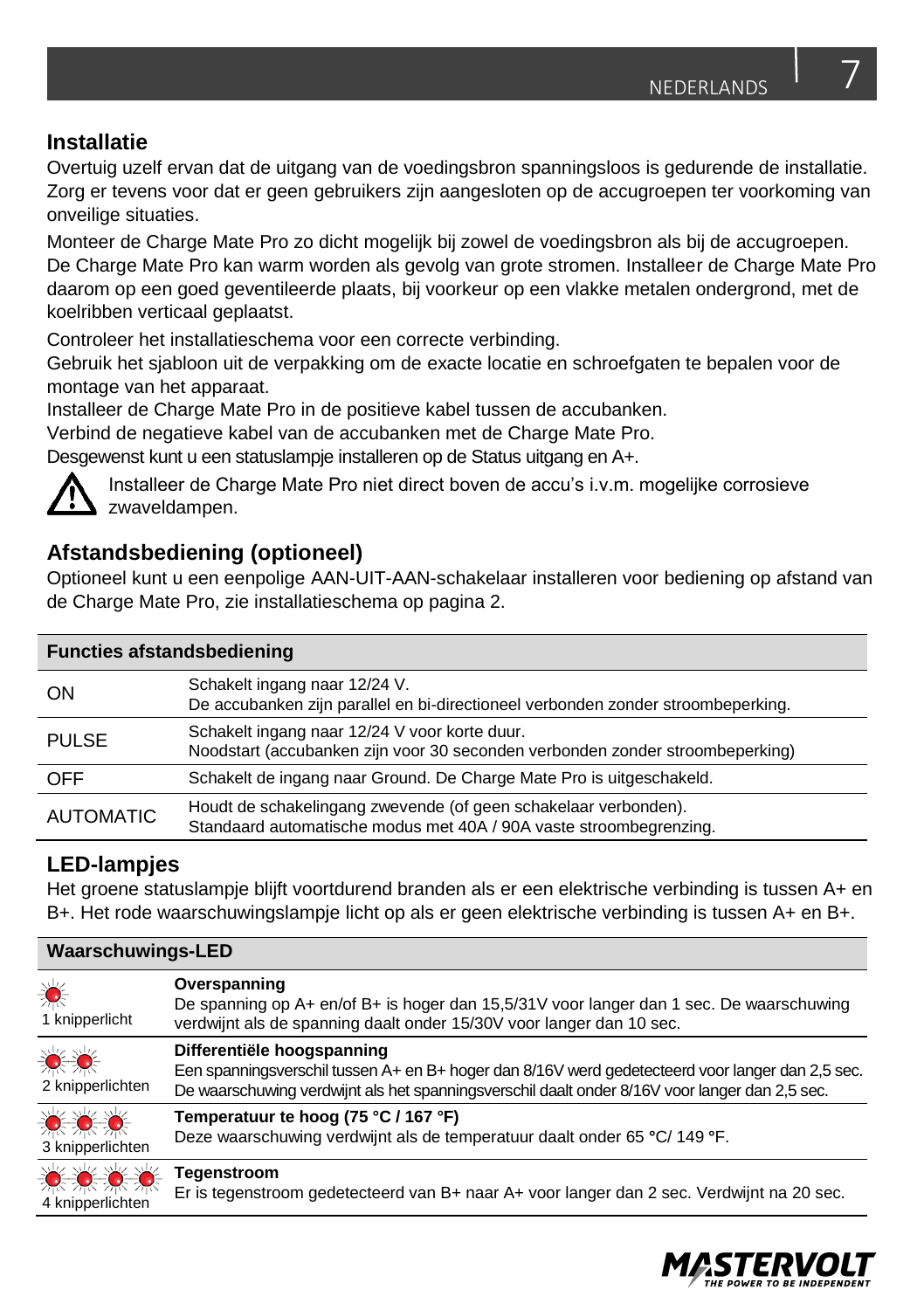Der Mastervolt Charge Mate Pro ist ein strombegrenzendes elektronisches Laderelais für die Aufteilung des Ladestroms zwischen zwei Batteriebänken. Wenn die Spannung für mindestens 5 Sekunden über einen voreingestellten Wert steigt, werden die Batteriebänke miteinander verbunden. Wenn die Spannung abfällt, werden die Batteriebänke wieder getrennt. Mit einem optionalen Fernbedienungsschalter kann der Charge Mate Pro auch als Schalter für Notstarts des Motors verwendet werden. Dies überschreibt die automatische Funktion und deaktiviert die Strombegrenzung.



Verwenden Sie nur Batteriebänke mit den gleichen Ladeeigenschaften.

Der Charge Mate Pro kann nur in 12- oder 24-Vdc-Installationen mit einem gemeinsamen Minuspol verwendet werden.

#### **Sicherheitsvorschriften und -maßnahmen**

- Installieren Sie den Charge Mate Pro gemäß den Anweisungen in dieser Bedienungsanleitung.
- Der Charge Mate Pro muss in Übereinstimmung mit den Spezifikationen verwendet werden.
- Anschlüsse und Sicherheitsvorkehrungen müssen den lokalen Vorschriften entsprechend ausgeführt werden.
- Benutzen Sie Kabel mit geeignetem Querschnitt und halten Sie die Länge des Kabels möglichst kurz. Verwenden Sie zuverlässige Klemmen und ziehen Sie die Schrauben fest, aber nicht zu fest, an.
- Überprüfen Sie Ihre elektrische Installation regelmäßig, mindestens jedoch einmal jährlich. Mängel, wie zum Beispiel lockere Anschlüsse, durchgebrannte Kabel usw. müssen unverzüglich behoben werden.

## **Haftung**

Mastervolt haftet nicht für:

Durch die Benutzung des Charge Mate Pro entstandene Folgeschäden.

Mögliche Fehler in der mitgelieferten Bedienungsanleitung und die daraus entstehenden Folgen. Eine Verwendung, die nicht mit der Bestimmung des Produkts übereinstimmt.

## **Garantie**

Mastervolt gewährt für Charge Mate Pro eine zweijährige Garantie ab dem Kaufdatum unter der Bedingung, dass das Produkt gemäß den Anweisungen in dieser Bedienungsanleitung installiert und verwendet wird. Eine Installation oder Verwendung, die nicht gemäß diesen Anweisungen erfolgt, kann zu Leistungsabfall, Beschädigungen oder Ausfall des Produkts und zum Erlöschen dieser Garantie führen. Die Garantie ist ausschließlich auf die Kosten der Reparatur und/oder Austausch des Produkts beschränkt. Arbeits- oder Versandkosten werden von dieser Garantie nicht abgedeckt.

## **Korrekte Entsorgung dieses Produkts** (Elektroschrott)



Dieses Gerät wurde unter Verwendung hochwertiger Materialien und Komponenten entwickelt und hergestellt, die recycelt und wieder verwendet werden können. Befindet sich dieses Symbol (durchgestrichene Abfalltonne auf Rädern) auf dem Gerät, bedeutet dies, dass für dieses Gerät die Europäische Richtlinie 2012/19/EU gilt.

Informieren Sie sich über die geltenden Bestimmungen zur getrennten Sammlung von Elektro- und Elektronik-Altgeräten in Ihrem Land.

Richten Sie sich bitte nach den geltenden Bestimmungen in Ihrem Land, und entsorgen Sie Altgeräte nicht über Ihren Haushaltsabfall. Durch die korrekte Entsorgung Ihrer Altgeräte werden Umwelt und Menschen vor möglichen negativen Folgen geschützt.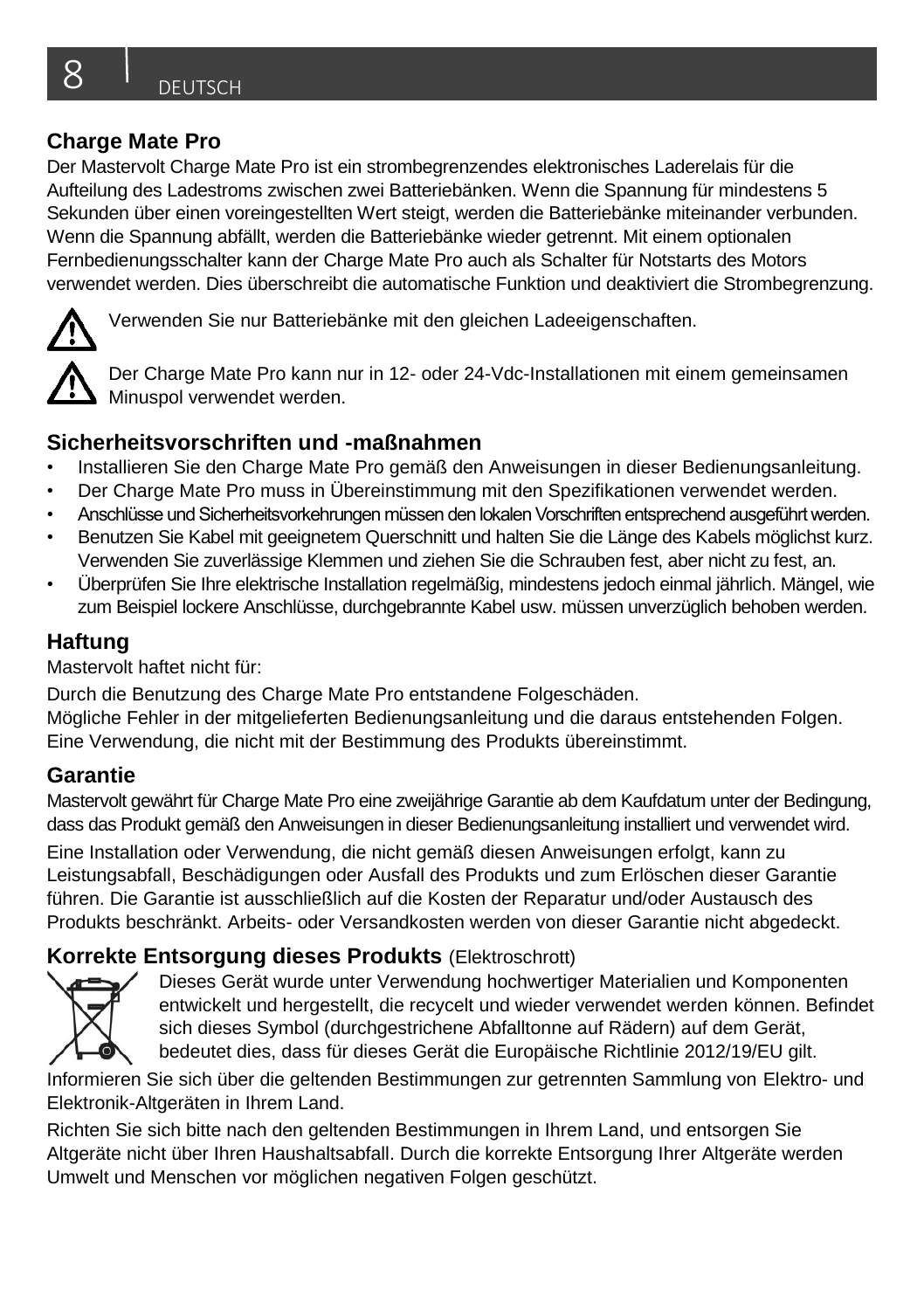#### **Installation**

Stellen Sie sicher, dass der Ausgang der zuführenden Stromquelle während der Installation ausgeschaltet ist. Stellen Sie außerdem sicher, dass während der Installation keine Verbraucher an den Batterien angeschlossen sind, um gefährliche Situationen zu vermeiden.

Installieren Sie den Charge Mate Pro möglichst nahe an der zuführenden Stromquelle und ebenfalls möglichst nahe an den Batterien. Der Charge Mate Pro kann durch die hohen Ströme sehr warm werden. Installieren Sie daher den Charge Mate Pro in einem gut belüfteten Raum, vorzugsweise auf einem flachen Metall-Untergrund und mit senkrecht angeordneten Kühlrippen.

Gehen Sie für korrekten Anschluss gemäß der Installationszeichnung vor.

Verwenden Sie die Schablone aus der Verpackung, um die genaue Lage der Bohrungen zur Befestigung des Geräts zu bestimmen.

Installieren Sie den Charge Mate Pro in der Plusleitung zwischen den Batteriebänken.

Schließen Sie das Minuskabel der Batteriebänke an den Charge Mate Pro an.

Optional können Sie eine Remote-Statusleuchte am Statusausgang und A+ anschließen.



Installieren Sie den Charge Mate Pro wegen der möglichen ätzenden Schwefeldämpfe nicht direkt über den Batterien.

#### **Fernbedienungsschalter (optional)**

Optional können Sie einen einpoligen EIN-AUS-EIN-Schalter zur Fernbedienung des Charge Mate Pro installieren – siehe Installationszeichnung Seite 2.

| <b>Funktionen des Fernbedienungsschalters</b> |                                                                                                                                          |  |
|-----------------------------------------------|------------------------------------------------------------------------------------------------------------------------------------------|--|
| ON                                            | Schaltet den Eingang zu 12/24 V.<br>Die Batteriebänke sind parallel und bidirektional ohne Strombegrenzung verbunden.                    |  |
| <b>PULSE</b>                                  | Schaltet den Eingang zu 12/24 V für eine kurze Zeit.<br>Notstart (Batteriebänke sind für 30 Sekunden ohne Strombegrenzung verbunden)     |  |
| <b>OFF</b>                                    | Schaltet den Eingang zu Masse. Der Charge Mate Pro ist ausgeschaltet.                                                                    |  |
| <b>AUTOMATIC</b>                              | Lässt den Schaltereingang potentialfrei (oder kein Schalter verbunden).<br>Standard-Automatikmodus mit 40A / 90A fester Strombegrenzung. |  |

#### **LED-Anzeigen**

Die grüne Status-LED leuchtet kontinuierlich, wenn eine elektrische Verbindung zwischen A+ und B+ besteht. Die rote Warn-LED leuchtet, wenn keine elektrische Verbindung zwischen A+ und B+ besteht.

| <b>Warn-LED</b>                              |                                                                                                                                                                                                                                |
|----------------------------------------------|--------------------------------------------------------------------------------------------------------------------------------------------------------------------------------------------------------------------------------|
| 漾<br>1 x Blinken                             | Uberspannung<br>Die Spannung an A+ und/oder B+ lag für länger als 1 s über 15,5/31 V. Die Warnung erlischt,<br>wenn die Spannung für länger als 10 s unter 15/30 V liegt.                                                      |
| ☀<br>2 x Blinken                             | <b>Hohe Spannungsdifferenz</b><br>Zwischen A+ und B+ wurde für länger als 2,5 s eine Spannungsdifferenz von über 8/16 V erkannt.<br>Die Warnung erlischt, wenn die Spannungsdifferenz für länger als 2,5 s unter 8/16 V liegt. |
| ☀☀☀<br>3 x Blinken                           | Temperatur zu hoch (75 °C / 167 °F)<br>Diese Warnung erlischt, wenn die Temperatur unter 65 °C/ 149 °F fällt.                                                                                                                  |
| $\bullet$ $\bullet$ $\bullet$<br>4 x Blinken | Rückstrom<br>Rückstrom von B+ zu A+ für länger als 2 s erkannt. Erlischt nach 20 s.                                                                                                                                            |

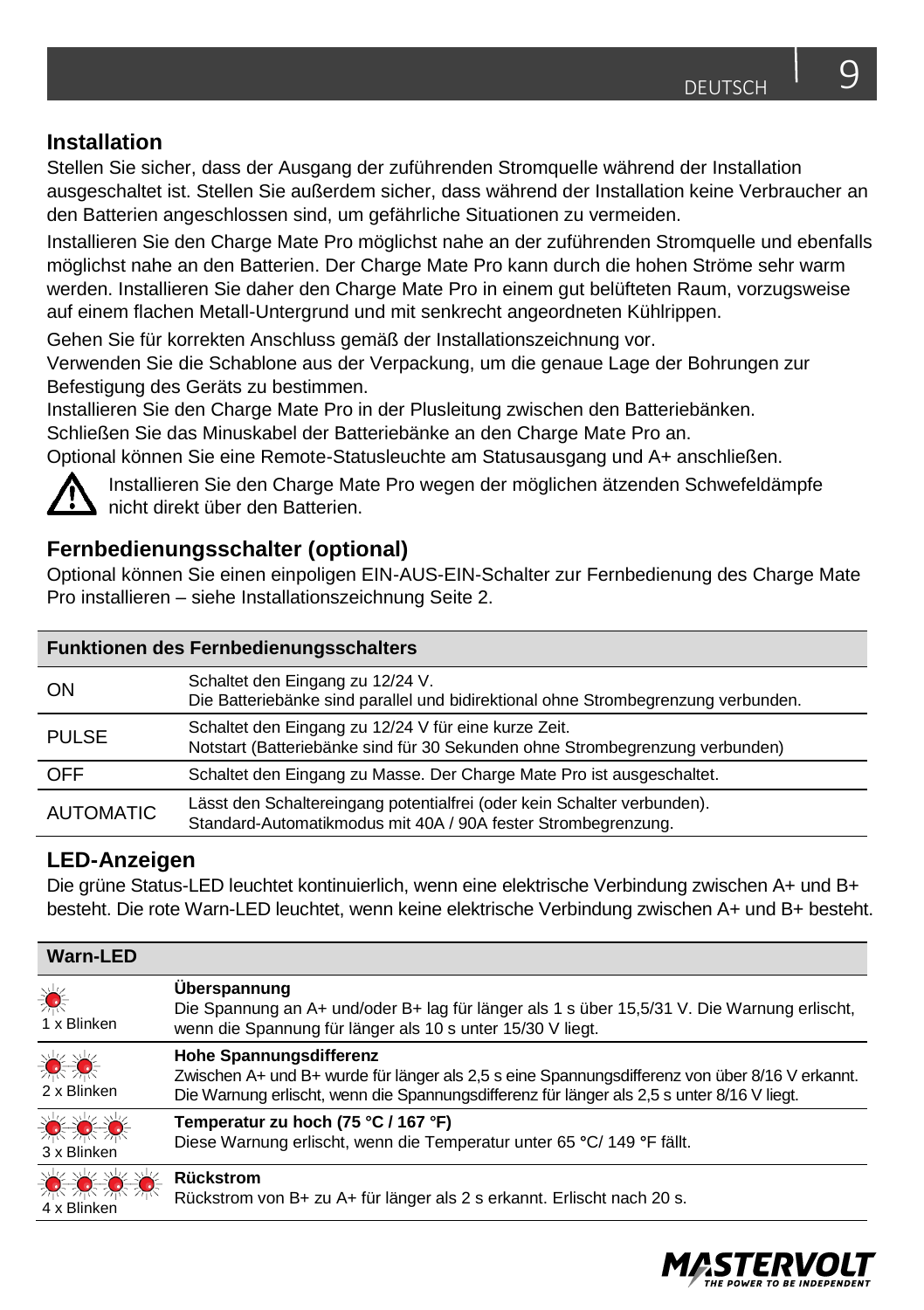Le Mastervolt Charge Mate Pro est un relais électronique de charge à courant limité pour la distribution de courant de charge entre deux bancs de batteries. Les bancs de batteries sont reliés lorsque la tension dépasse une valeur prédéterminée pendant au moins 5 secondes. Lorsque la tension chute, les bancs de batterie sont à nouveau isolés. Un commutateur de commande à distance optionnel permet d'utiliser le Charge Mate Pro comme un commutateur pour les démarrages d'urgence du moteur. Cela annulera la fonction automatique et désactivera la limitation de courant.



Utiliser uniquement des bancs de batteries de mêmes caractéristiques de type de charge.

Le Charge Mate Pro ne s'applique qu'à des installations en 12 Vdc ou 24 Vdc avec un négatif commun.

## **Consignes et mesures de sécurité**

Installer le Charge Mate Pro conformément aux instructions de ce manuel.

Le Charge Mate Pro doit être utilisé conformément aux spécifications.

Les raccordements et sécurisations doivent être effectués conformément à la réglementation locale en vigueur.

Utiliser des câbles de section appropriée en laissant les câbles de raccordement aussi courts que possible. Utiliser des cosses fiables et bien serrer les écrous, mais ne pas les forcer.

Inspecter régulièrement votre installation électrique, au moins une fois par an. Les défauts tels que les raccords desserrés, câbles brûlés, etc. doivent être immédiatement corrigés.

## **Responsabilité**

Mastervolt décline toute responsabilité dans les cas suivants :

Dommage survenu suite à l'emploi du Charge Mate Pro.

Éventuelles erreurs dans le manuel fourni et leurs conséquences.

Autre utilisation considérée comme non conforme à la destination du produit.

## **Garantie**

Mastervolt accorde une garantie de deux ans sur le produit Charge Mate Pro, à compter de la date d'achat, sous réserve que ce produit soit installé et utilisé conformément aux instructions du présent manuel.

L'installation ou l'utilisation non conformément à ces instructions risque de se traduire par la sousperformance, l'endommagement ou la panne du produit et d'annuler cette garantie. La garantie est limitée au coût de réparation et/ou du remplacement du produit. Les coûts de main-d'œuvre et d'expédition ne sont pas couverts par cette garantie.

**Élimination correcte de ce produit** (Déchets d'équipements électriques et électroniques)



Ce produit est conçu et fabriqué avec les matériaux et des composants de haute qualité, qui peuvent être recyclés et réutilisés. Lorsque ce symbole de poubelle à roulettes barrée est présent sur le produit, cela signifie que le produit est couvert par la Directive Européenne 2012/19/UE.

Veuillez vous informer sur votre système local de collecte séparée pour les produits électriques et électroniques.

Veuillez agir en accord avec vos réglementations locales et ne pas jeter vos anciens produits avec les ordures ménagères normales. La mise au rebut correcte de votre ancien produit aide à prévenir les conséquences potentiellement négatives sur l'environnement et sur la santé humaine.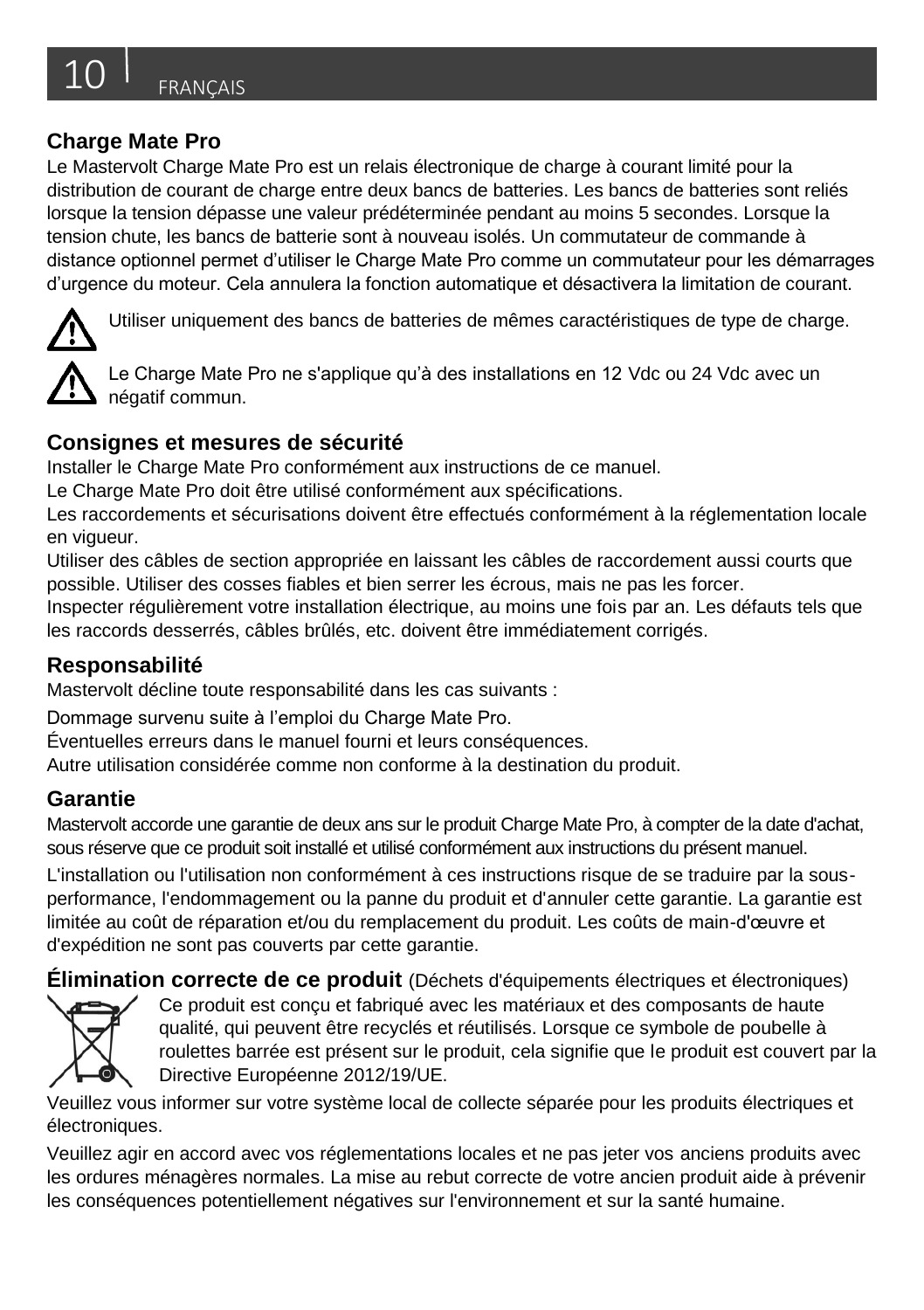#### **Installation**

S'assurer que la sortie de la source d'alimentation est arrêtée pendant l'installation. Vérifier qu'aucun consommateur ne soit connecté aux batteries pendant l'installation, afin d'éviter toute situation dangereuse.

Installer le Charge Mate Pro aussi près que possible de la source d'alimentation ainsi que des batteries. Le Charge Mate Pro doit être installé dans un endroit bien ventilé : les courants élevés augmentent la température du Charge Mate Pro. Si possible, il doit être installé sur une surface en métal plate, les lamelles verticales.

Vérifier le schéma d'installation pour un raccordement correct.

Utiliser le modèle de l'emballage pour déterminer l'emplacement exact et les trous de vissage du montage de l'appareil.

Installer le Charge Mate Pro dans le fil positif entre les bancs de batteries.

Relier le négatif des bancs de batteries au Charge Mate Pro.

Vous pouvez installer en option un indicateur lumineux d'état à distance à la sortie de Status et A+.



Ne pas installer le Charge Mate Pro directement au-dessus des batteries en raison de possibles dégazements corrosifs de soufre.

## **Commutateur à distance (optionnel)**

Vous pouvez installer en option un commutateur ON-OFF-ON (MARCHE-ARRÊT-MARCHE) unipolaire pour le fonctionnement à distance du Charge Mate Pro, voir schéma d'installation à la page 2.

| Fonctions du commutateur à distance |                                                                                                                                                                  |
|-------------------------------------|------------------------------------------------------------------------------------------------------------------------------------------------------------------|
| ON                                  | Commute l'entrée de 12/24 V.<br>Les bancs de batteries sont reliés en parallèle et dans les deux sens sans limitation de courant.                                |
| <b>PULSE</b>                        | Commute l'entrée de 12/24 V pendant une courte durée. Démarrage d'urgence (les bancs<br>de batteries sont reliés pendant 30 secondes sans limitation de courant) |
| <b>OFF</b>                          | Commute l'entrée à la terre. Le Charge Mate Pro est éteint.                                                                                                      |
| <b>AUTOMATIC</b>                    | Laisse l'entrée du commutateur flotter (ou aucun commutateur relié).<br>Mode automatique par défaut avec limitation de courant fixée à 40A / 90A.                |

#### **Voyants DEL**

Le voyant d'état vert s'allume en continu lorsqu'il y a un raccordement électrique entre A+ et B+. Le voyant d'avertissement rouge s'allume lorsqu'il n'y a pas de raccordement électrique entre A+ et B+.

| <b>DEL d'avertissement</b>                       |                                                                                                                                                                                                                                                         |  |
|--------------------------------------------------|---------------------------------------------------------------------------------------------------------------------------------------------------------------------------------------------------------------------------------------------------------|--|
| 漾<br>clignote 1 fois                             | <b>Surtension</b><br>La tension sur A+ et/ou B+ a été supérieure à 15,5/31 V pendant plus d'1 s. L'avertissement<br>disparaît lorsque la tension chute en-dessous de 15/30 V pendant plus de 10 s.                                                      |  |
| ☀☀<br>clignote 2 fois                            | Différentiel de haute tension<br>Un différentiel de tension entre A+ et B+ a été détecté de plus de 8/16 V pendant plus de<br>2,5 s. L'aver-tissement disparaît lorsque le différentiel de tension chute en-dessous de 8/16 V<br>pendant plus de 2,5 s. |  |
| ☀☀☀<br>clignote 3 fois                           | Température trop élevée (75 °C / 167 °F)<br>Cet avertissement disparaît lorsque la température chute en-dessous de 65 °C/ 149 °F.                                                                                                                       |  |
| $\bullet$ $\bullet$ $\bullet$<br>clignote 4 fois | <b>Courant inverse</b><br>Courant inverse détecté de B+ vers A+ pendant plus de 2 s. Disparaît après 20 s.                                                                                                                                              |  |

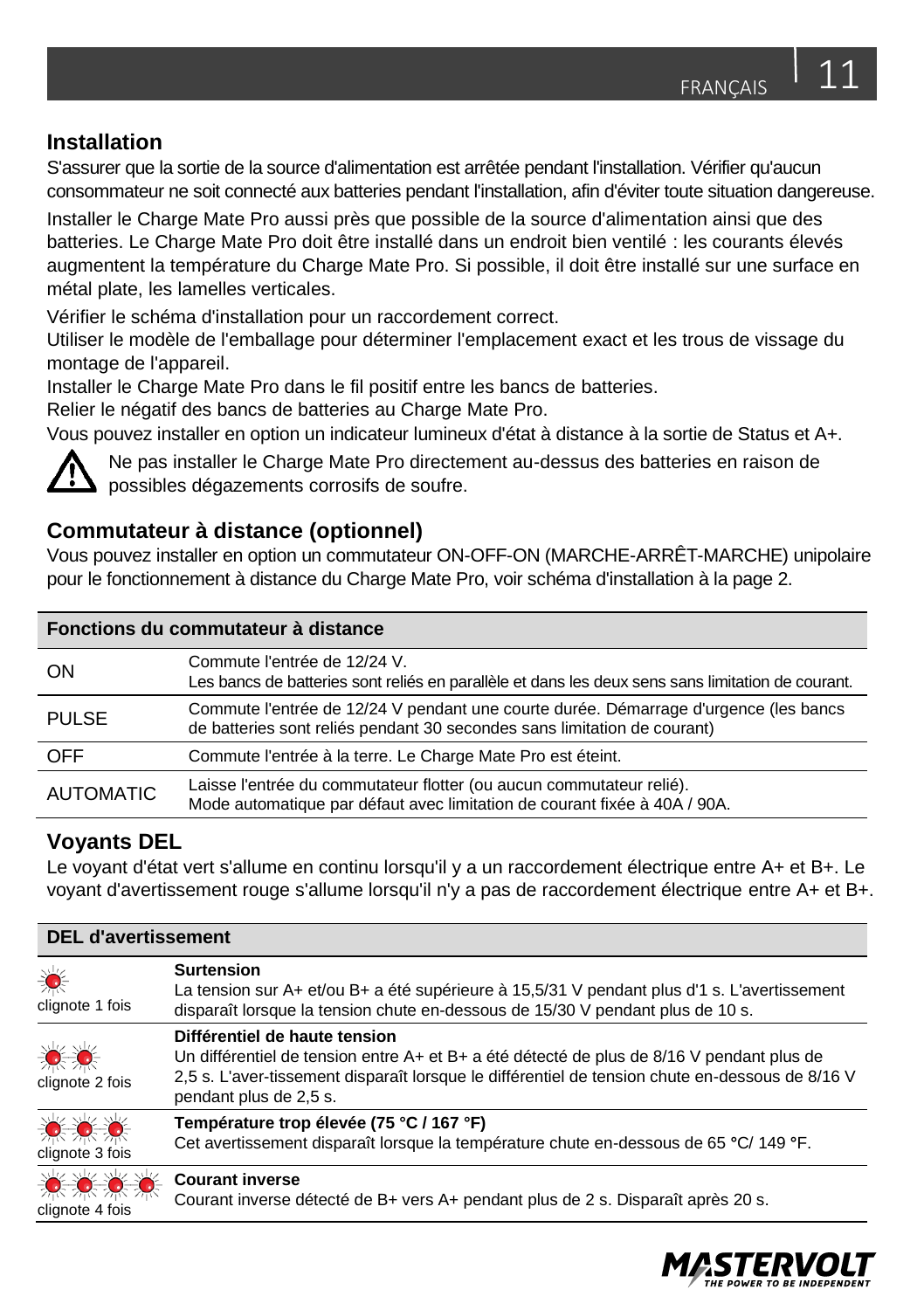Il Mastervolt Charge Mate Pro è un relè di carica elettronico a limitazione di corrente per la distribuzione della corrente di carica fra due banchi di batterie. I banchi di batterie sono collegati quando la tensione supera un valore preimpostato per almeno 5 secondi. Quando la tensione cala, i banchi di batterie sono nuovamente isolati. Grazie a un interruttore di comando a distanza opzionale, Charge Mate Pro può essere utilizzato come interruttore per l'avvio di emergenza del motore. Questo bypassa il funzionamento automatico e disabilita il limite di corrente.



Utilizzare solo banchi di batterie aventi lo stesso tipo di caratteristiche di carica.

Charge Mate Pro può essere applicato solo su installazioni da 12 Vcc o 24 Vcc con un negativo comune.

#### **Prescrizioni e misure di sicurezza**

Installare Charge Mate Pro in base alle istruzioni del presente manuale.

Charge Mate Pro deve essere utilizzato nel rispetto delle specifiche.

Le connessioni ed i dispositivi di protezione devono essere realizzati in conformità alle norme localmente vigenti.

Utilizzare cavi di adeguata sezione e di lunghezza minore possibile. Usare capicorda affidabili e stringere i dadi senza superare i limiti di tenuta.

Esaminare periodicamente l'impianto elettrico, almeno una volta all'anno. Difetti quali collegamenti allentati, cavi bruciati, ecc., devono essere corretti immediatamente.

## **Responsabilità**

Mastervolt declina ogni responsabilità per:

Danni consequenziali derivanti dall'utilizzo di Charge Mate Pro.

Eventuali errori nelle istruzioni per l'uso del presente manuale e le conseguenze che ne derivano. Un utilizzo del prodotto non conforme allo scopo previsto.

## **Garanzia**

Mastervolt assicura la garanzia del prodotto di Charge Mate Pro per due anni successivi all'acquisto, a condizione che il prodotto sia installato e utilizzato nel rispetto delle istruzioni del presente manuale. L'installazione o l'utilizzo non conforme a tali istruzioni può causare prestazioni inferiori al normale, danni o guasti del prodotto e può rendere nulla la garanzia. La garanzia è limitata ai costi di riparazione e/o sostituzione del prodotto. I costi di manodopera o spedizione non sono coperti dalla presente garanzia.

**Corretto smaltimento del prodotto** (Rifiuti da Apparecchiature Elettriche ed Elettroniche)



Questo prodotto è progettato e prodotto con materiali e componenti d'alta qualità che possono essere riciclati e riutilizzati. Quando ad un prodotto è apposta questa etichetta col bidone della spazzatura sbarrato, significa che il prodotto è soggetto alla Direttiva Europea 2012/19/UE.

Si prega di informarsi sui sistemi locali di raccolta differenziata per i prodotti elettrici ed elettronici.

Agire in accordo alle normative locali e non smaltire i prodotti usati insieme ai rifiuti urbani. Il corretto smaltimento di questo prodotto aiuterà a prevenire potenziali conseguenze negative sull'ambiente e sulla salute umana.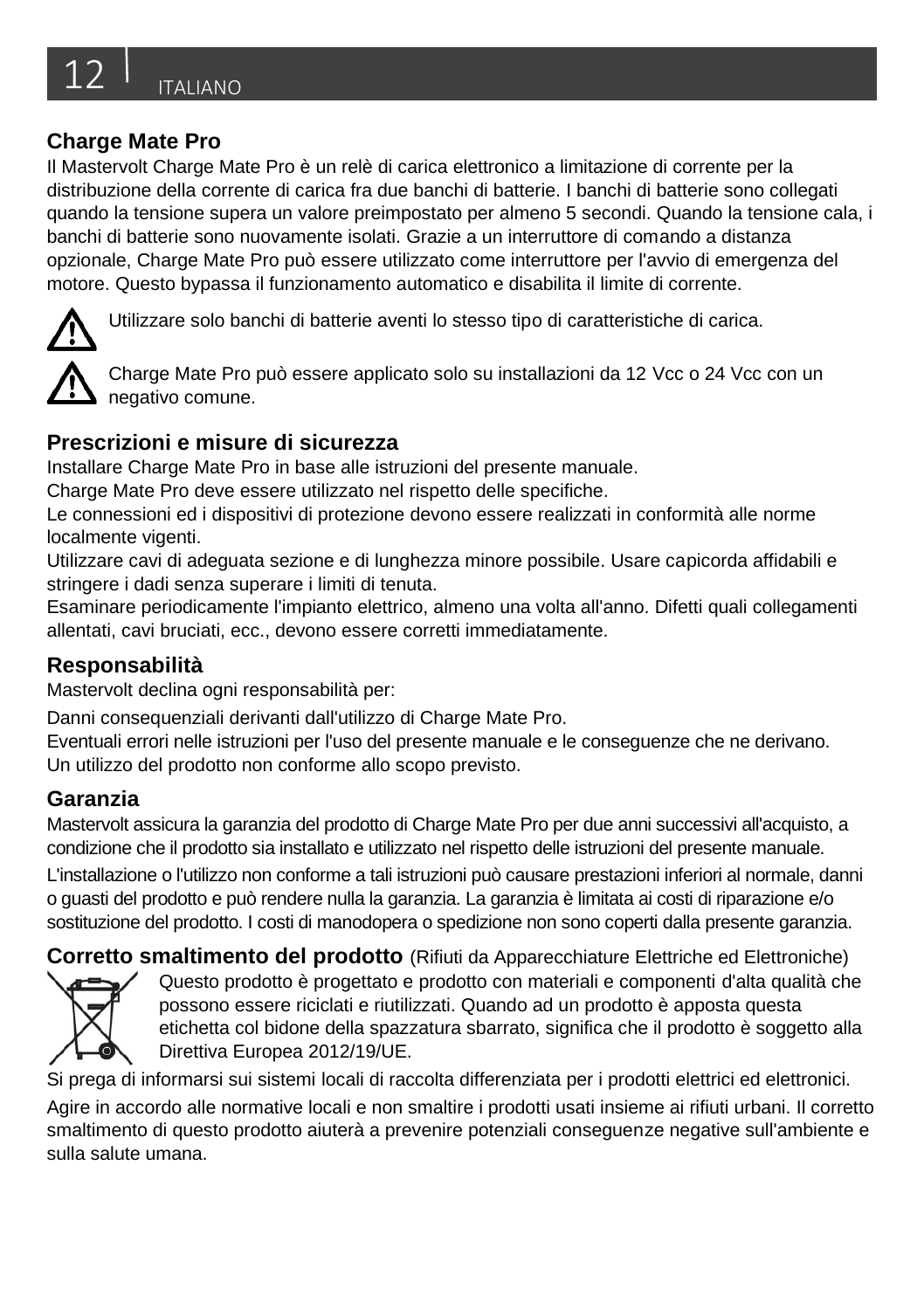#### **Installazione**

Verificare che durante l'installazione l'uscita della fonte di energia sia spenta. Inoltre verificare che gli utilizzatori collegati alla batteria siano spenti, per prevenire pericoli.

Installare il Charge Mate Pro il più vicino possibile alla fonte di carica e alle batterie. Il Charge Mate Pro deve essere montato in luogo ben ventilato in quanto soggetto a riscaldamento dovuto al passaggio di alta intensità di corrente. Se possibile deve essere montato su una superficie metallica piatta, con le alette orientate verticalmente.

Controllare il disegno di installazione per i collegamenti corretti.

Utilizzare la dima contenuta nella confezione per determinare la posizione esatta e i fori per le viti di montaggio del dispositivo.

Installare Charge Mate Pro nel conduttore positivo fra i banchi di batterie.

Collegare il negativo dei banchi di batterie al Charge Mate Pro.

Opzionalmente è possibile installare una spia remota sull'uscita Status e A+.



Non installare Charge Mate Pro direttamente sopra alle batterie a causa dei possibili fumi di zolfo corrosivi.

## **Interruttore a distanza (opzionale)**

Opzionalmente è possibile installare un interruttore ON-OFF-ON a polo singolo per l'utilizzo remoto di Charge Mate Pro, vedere il disegno di installazione a pagina 2.

| Funzioni dell'interruttore a distanza |                                                                                                                                                                     |  |
|---------------------------------------|---------------------------------------------------------------------------------------------------------------------------------------------------------------------|--|
| ON                                    | Commuta l'ingresso a 12/24 V.<br>I banchi di batterie sono collegati in parallelo e bidirezionalmente senza limite di corrente.                                     |  |
| <b>PULSE</b>                          | Commuta l'ingresso a 12/24 V per un breve tempo.<br>Avvio di emergenza (i banchi di batterie sono collegati per 30 secondi senza limite di corrente)                |  |
| <b>OFF</b>                            | Commuta l'ingresso a massa. Charge Mate Pro viene spento.                                                                                                           |  |
| <b>AUTOMATIC</b>                      | Lascia libero l'ingresso dell'interruttore (oppure nessun interruttore collegato).<br>Modalità automatica predefinita con un limite di corrente fisso di 40A / 90A. |  |

#### **Indicatori LED**

Il LED di stato verde è acceso continuamente quando è presente un collegamento elettrico fra A+ e B+. Il LED di avvertenza rosso è acceso quando non è presente un collegamento elettrico fra A+ e B+.

| <b>LED di avvertenza</b> |                                                                                                                                                                                                                                                  |
|--------------------------|--------------------------------------------------------------------------------------------------------------------------------------------------------------------------------------------------------------------------------------------------|
| 美<br>1 lampeggio         | Sovratensione<br>La tensione su A+ e/o B+ è risultata superiore a 15,5/31 V per più di 1 s. L'avvertenza<br>scompare quando la tensione cala sotto a 15/30 V per più di 10 s.                                                                    |
| 赏赏<br>2 lampeggi         | Differenziale di alta tensione<br>$\overline{E}$ stato rilevato un differenziale di tensione fra A+ e B+ maggiore di 8/16 V per più di 2,5 s.<br>L'avvertenza scompare quando il differenziale di tensione cala sotto a 8/16 V per più di 2,5 s. |
| ☀☀☀<br>3 lampeggi        | Temperatura eccessiva (75 °C / 167 °F)<br>Questa avvertenza scompare quando la temperatura cala sotto ai 65 °C/ 149 °F.                                                                                                                          |
| ☀☀☀<br>4 lampeggi        | Inversione di corrente<br>Inversione di corrente rilevata da B+ ad A+ per più di 2 s. Scompare dopo 20 s.                                                                                                                                        |

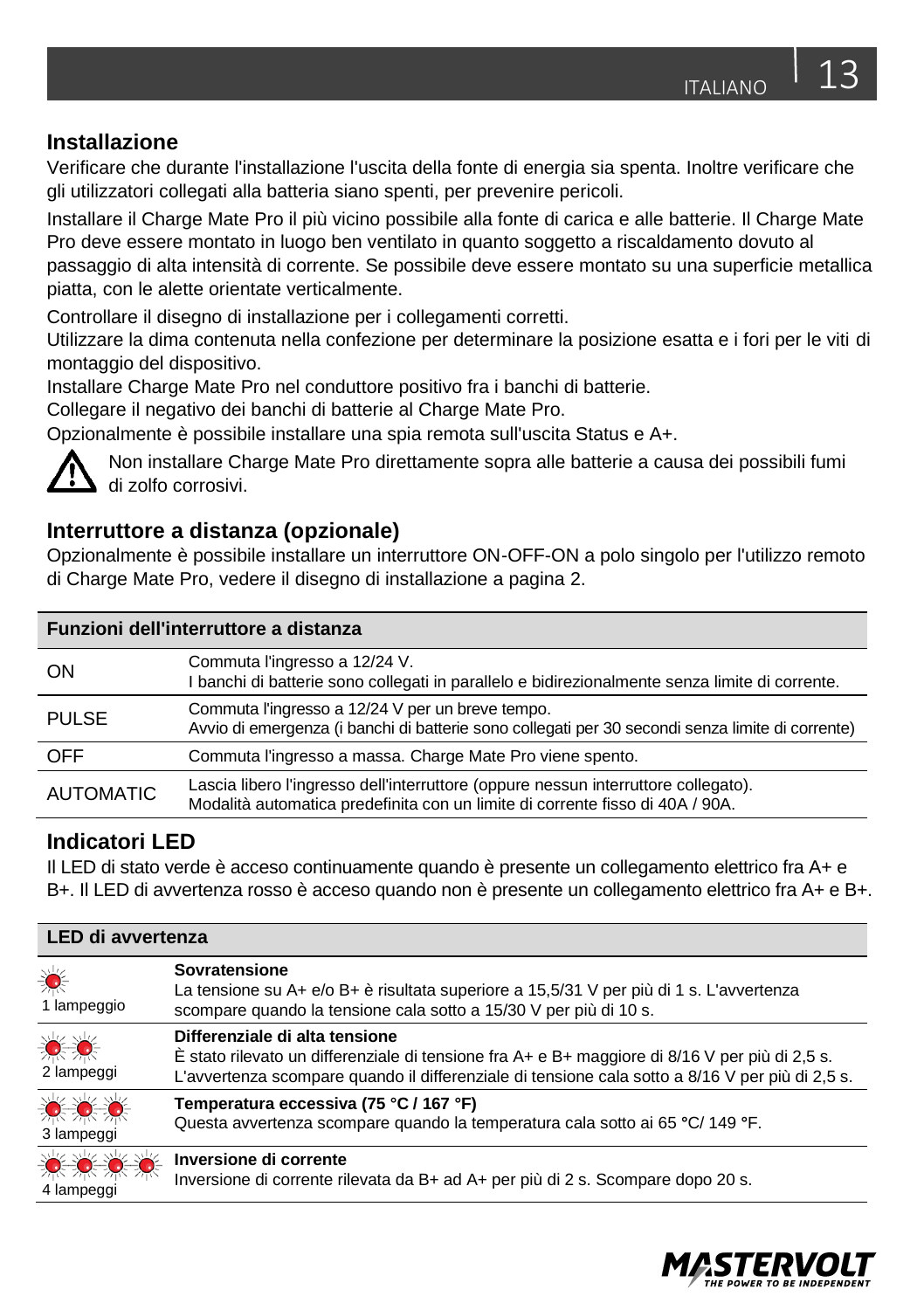El Charge Mate Pro de Mastervolt es un relé de carga electrónica con limitación por corriente que distribuye la carga de corriente entre dos bancos de baterías. Estos se conectan cuando la tensión se sitúa por encima de un valor predeterminado durante al menos 5 segundos. Cuando la tensión desciende, los bancos de batería se aíslan de nuevo. Con un interruptor de control remoto opcional, el Charge Mate Pro puede utilizarse como interruptor para arranques de emergencia del motor. De este modo se anulará la función automática y se desactivará el límite de corriente.



Utilice solamente bancos de baterías con el mismo tipo de características de carga.

El Charge Mate Pro solo puede utilizarse en instalaciones de 12 Vcc o 24 Vcc con un negativo común.

## **Prescripciones y medidas de seguridad**

Instale el Charge Mate Pro de acuerdo con las instrucciones que se detallan en este manual. El Charge Mate Pro debe utilizarse siguiendo las especificaciones.

Las conexiones y medidas de seguridad siempre se deben llevar a cabo de acuerdo con las normativas vigentes en cada país.

Use cables de tamaño apropiado y mantenga las conexiones de cable tan cortas como sea posible. Use terminales de calidad y apriete los tornillos fuertemente, pero no les dé más vueltas de las necesarias.

Examine la instalación eléctrica periódicamente, al menos una vez al año. Si existen defectos como conexiones sueltas, cableado quemado, etc., deben corregirse inmediatamente.

## **Responsabilidad**

En ningún caso Mastervolt asumirá responsabilidad alguna derivada de:

Daños producidos por el mal uso del Charge Mate Pro.

Posibles errores en el manual de instrucciones y sus posibles consecuencias.

Cualquier uso del producto distinto de aquellos para los que está destinado.

## **Garantía**

Mastervolt garantiza la calidad del producto Charge Mate Pro durante dos años a partir de la fecha de compra, siempre y cuando el producto se instale y se utilice de acuerdo con las instrucciones que se detallan en este manual.

Una instalación o un uso contrario a estas instrucciones dará lugar a un rendimiento deficiente, daños o fallos en el producto y anulará la garantía. La garantía se limita al coste de reparación y/o sustitución del producto. No se cubren los costes de mano de obra o envío.

**Eliminación correcta de este producto** (residuos de aparatos eléctricos y electrónicos)



Este producto está diseñado y fabricado con materiales y componentes de alta calidad que se pueden reciclar y reutilizar. Cuando un producto presenta el símbolo del contenedor con ruedas tachado, significa que está cubierto por la Directiva Europea 2012/19/UE.

Infórmese sobre el sistema local de separación y recogida relacionado con los productos eléctricos y electrónicos.

Actúe conforme a las normas locales y no se deshaga de los productos antiguos mezclándolos con los residuos domésticos convencionales. Si se deshace de forma correcta de sus productos antiguos, ayudará a prevenir las posibles consecuencias negativas en el medioambiente y en la salud humana.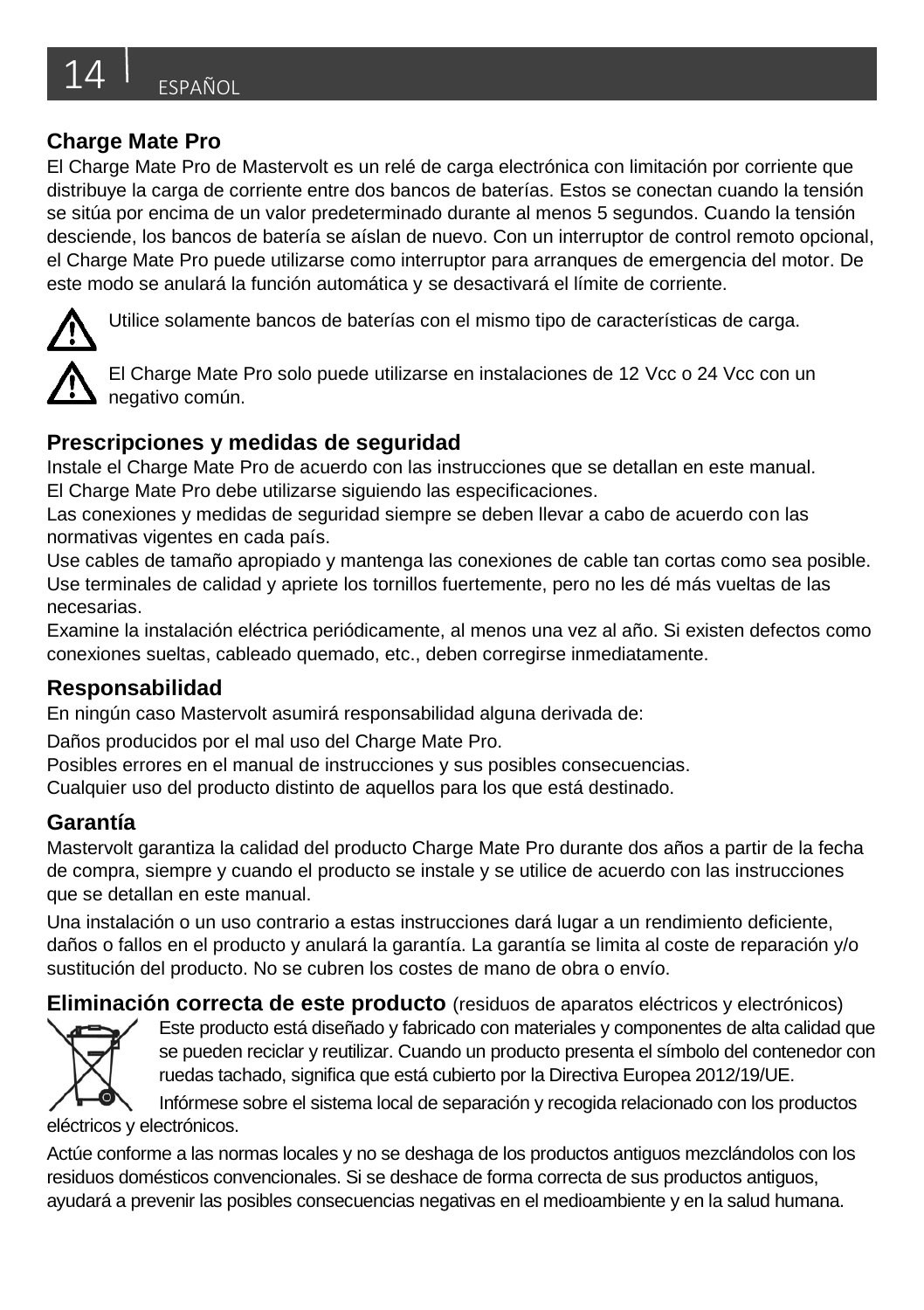#### **Instalación**

Para prevenir situaciones de peligro, asegúrese de que la salida de la fuente de alimentación esté desconectada y de que ningún consumidor permanezca conectado a las baterías, durante la instalación.

El Charge Mate Pro debe instalarse lo más cerca posible de la fuente de alimentación y también de las propias baterías. Instale el Charge Mate Pro en un lugar con buena ventilación, ya que las elevadas corrientes calentarán el Charge Mate Pro. Es preferible que se monte sobre una superficie plana de metal con las aletas verticales.

Consulte el esquema de instalación para realizar las conexiones correctamente.

Utilice la plantilla del embalaje para determinar la ubicación exacta y los orificios de montaje del dispositivo.

Instale el Charge Mate Pro en el cable positivo entre los bancos de baterías.

Conecte el negativo de los bancos de baterías al Charge Mate Pro.

Si lo prefiere, puede instalar una luz de estado remota a la salida Status y A+.



No instale el Charge Mate Pro directamente sobre las baterías porque pueden generarse humos sulfurosos corrosivos.

#### **Interruptor remoto (opcional)**

De manera opcional, puede instalar un interruptor ON-OFF-ON de polo único para ejecutar el funcionamiento remoto del Charge Mate Pro. Consulte el esquema de instalación de la página 2.

| Funciones del interruptor remoto |                                                                                                                                                                            |  |
|----------------------------------|----------------------------------------------------------------------------------------------------------------------------------------------------------------------------|--|
| ON                               | Activa la entrada a 12/24 V. Los bancos de baterías están conectados en paralelo y de<br>forma bidireccional sin límite de corriente.                                      |  |
| <b>PULSE</b>                     | Activa la entrada a 12/24 V durante un breve periodo de tiempo. Arrangue de emergencia<br>(los bancos de baterías se conectan durante 30 segundos sin límite de corriente) |  |
| <b>OFF</b>                       | Activa la entrada a tierra. El Charge Mate Pro se apaga.                                                                                                                   |  |
| <b>AUTOMATIC</b>                 | Deja la entrada de interruptor suelta (o sin interruptor conectado).<br>Modo automático predeterminado con un límite de corriente fijo de 40A / 90A.                       |  |

#### **Indicadores LED**

El LED de estado verde se mantiene encendido cuando hay una conexión eléctrica entre A+ y B+. El LED de advertencia rojo se enciende cuando no hay conexión eléctrica entre A+ y B+.

| <b>LED de advertencia</b>                    |                                                                                                                                                                                                                                                                   |
|----------------------------------------------|-------------------------------------------------------------------------------------------------------------------------------------------------------------------------------------------------------------------------------------------------------------------|
| ☀<br>1 parpadeo                              | Sobretensión<br>La tensión en A+ y/o B+ ha estado por encima de 15,5/31 V durante más de 1 segundo. La adver-<br>tencia desaparece cuando la tensión desciende por debajo de 15/30 V durante más de 10 segundos.                                                  |
| ☀☀<br>2 parpadeos                            | Diferencial de alta tensión<br>Se ha detectado un diferencial de tensión entre A+ y B+ de más de 8/16 V durante más de 2,5<br>segundos. La advertencia desaparece cuando el diferencial de tensión desciende por debajo de 8/16<br>V durante más de 2,5 segundos. |
| ☀☀☀<br>3 parpadeos                           | Temperatura demasiado alta (75 °C / 167 °F)<br>Esta advertencia desaparece cuando la temperatura desciende por debajo de 65 °C/ 149 °F.                                                                                                                           |
| $\bullet$ $\bullet$ $\bullet$<br>4 parpadeos | Corriente inversa<br>Se ha detectado corriente inversa desde B+ hasta A+ durante más de 2 segundos. Desaparece<br>después de 20 segundos.                                                                                                                         |